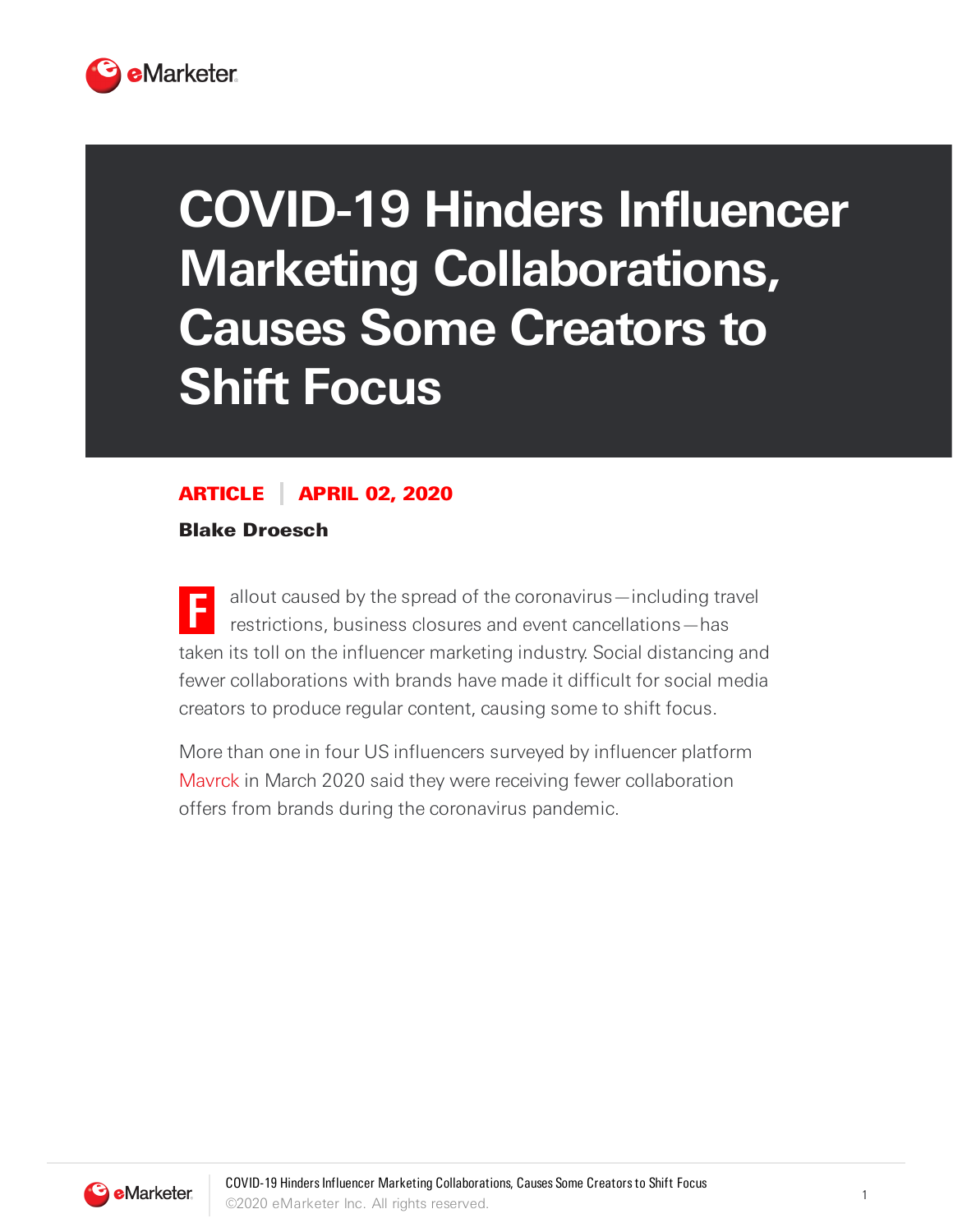

"All of my current campaigns have been postponed and one has been canceled," said Melissa Johnson, a creator focused on food and recipes, who works primarily on [Pinterest](https://www.pinterest.com/bf4frosting/) and [Instagram.](https://www.instagram.com/bestfriendsforfrosting/) Johnson said she has shifted her content to focus on routines and normalcy, striving to offer value to her audience in a way that still feels "on brand" with her regular content.

The Mavrck survey found that about a third of respondents had changed the focus of their social media presence because of the outbreak; still, nearly 37% said their social media presence has not changed.

The decision to shift focus could depend on the type of influencer and the industries in which they have partnerships. For example, travel influencers have been hit particularly hard by the pandemic, as hospitality companies have slashed their marketing budgets, and travel restrictions have prevented influencers from planning future partnerships.

"Anything travel related has been put on hold for the future," said Jenn Haskins, a Seattle-based influencer who operates the Instagram account [@hellorigby.](https://www.instagram.com/hellorigby/) Haskins mentioned that brand collaborations have been slower to come in, but she has gotten requests around indoor activities like cooking, morning routines and wellness. "One brand decided to cancel their posts on my channels," she said.